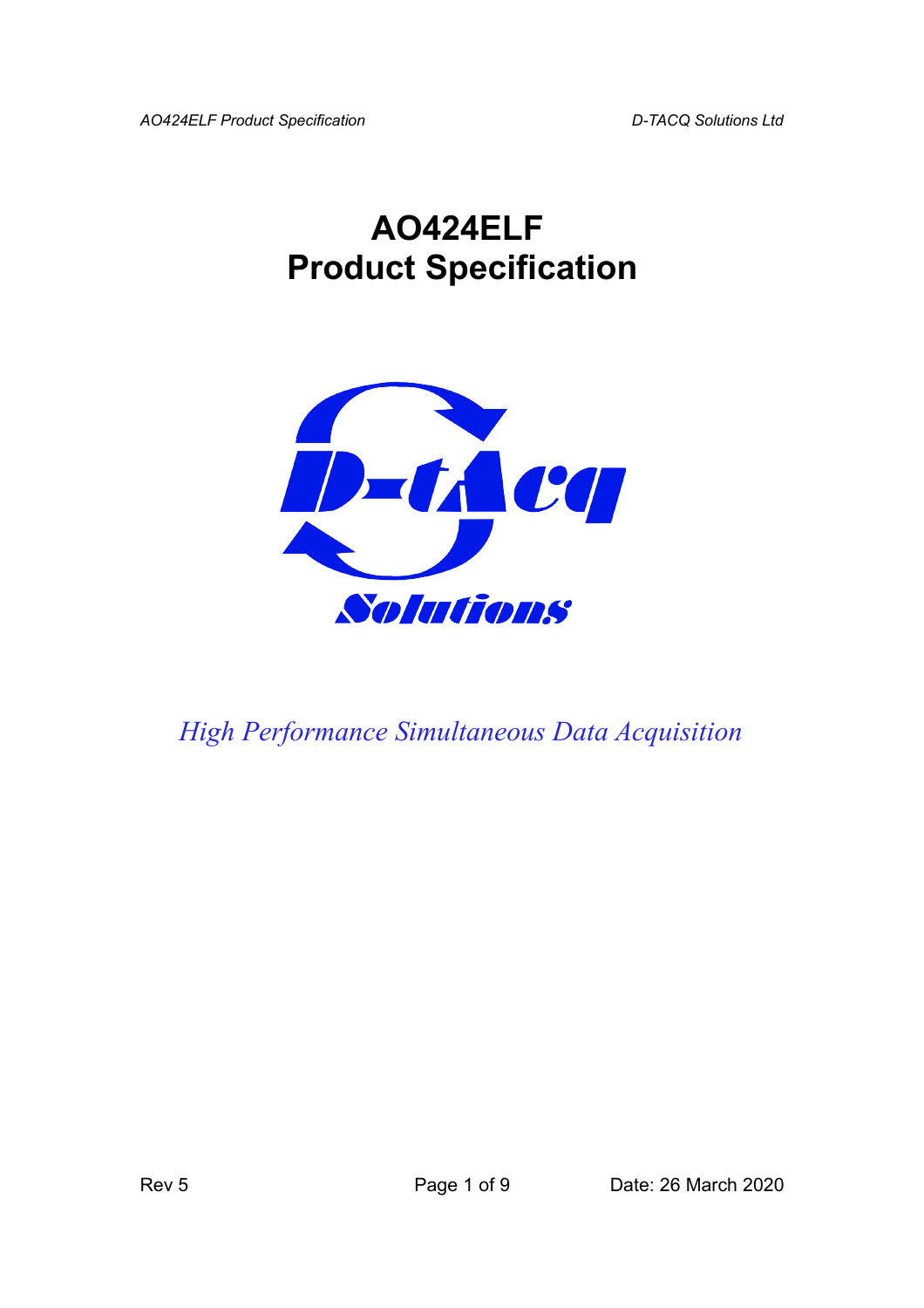## **Table of Contents**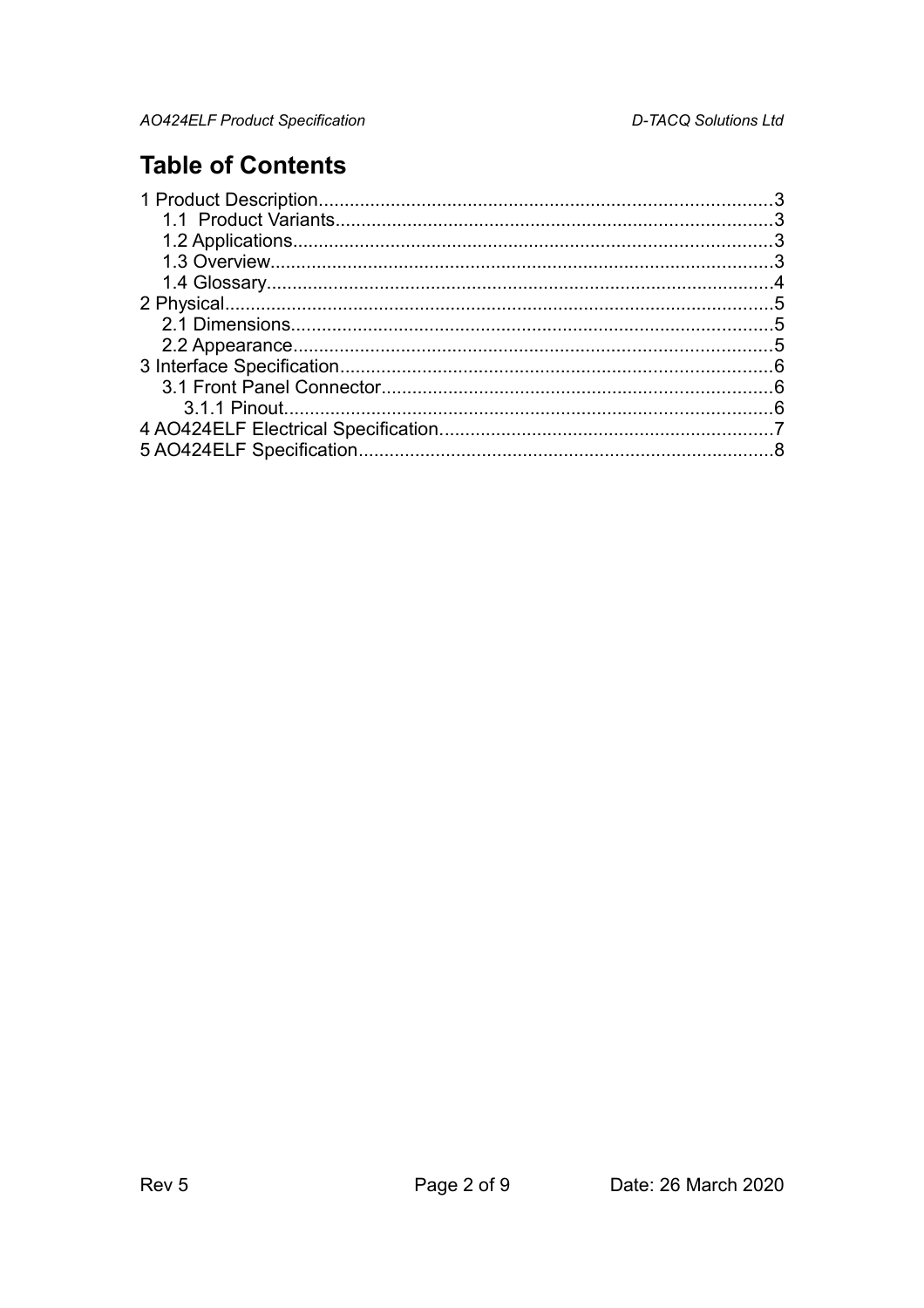## <span id="page-2-0"></span>1 Product Description.

- 1. *AO424ELF* is a standard D-TACQ product, 32 channels simultaneous analog output.
- 2. Standard configuration: 32 channels, 16 bit resolution, 500kSPS/channel
- 3. Complies with *D-TACQ ELF* standard.
- 4.  $+/-10V$ ,  $+/-5V$  per channel 20mA drive.
- 5. Standard reconstruction filter at 50kHz. Also available in a Low-Latency Control configuration at 250kHz. Please contact D-TACQ for custom options.
- 6. DC and AWG operating modes.

### <span id="page-2-3"></span>*1.1 Product Variants*

- *AO424ELF-32* : 32 channels, 16 bit resolution, 500kSPS/channel.
- *AO424ELF-16* : 16 channels, 16 bit resolution, 1000kSPS/channel. -LL versions have a filter at 250kHz:
- *AO424ELF-32-LL* : 32 channels, 16 bit resolution, 500kSPS/channel.
- *AO424ELF-16-LL* : 16 channels, 16 bit resolution, 1000kSPS/channel.

### <span id="page-2-2"></span>*1.2 Applications*

Instrumentation applications, control and monitoring.

### <span id="page-2-1"></span>*1.3 Overview*

The *ELF* module standard, based on the same front panel and connector footprint as *FMC*, adds user IO to carrier modules fitted with *FPGA* resource. D-TACQ recommends carriers based on the *Xilinx* ZYNQ system on chip, combining *FPGA* resource with a dual-core ARM Cortex A9 and gigabit Ethernet.

Compatible carriers include:

- D-TACQ **ACQ1001** : D-TACQ single slot FMC carrier, Z7020
- D-TACQ **ACQ1002** : D-TACQ dual slot FMC carrier, Z7020
- D-TACQ **ACQ2006** : D-TACQ 6 slot FMC carrier, Z7020
- D-TACQ **ACQ2106** : D-TACQ 6 slot FMC carrier, Z7030
- D-TACQ MTCA-RTM2 : 2 slot ELF carrier, MTCA.4 compatible.

D-TACQ supplies a complete working Intelligent Digitizer appliance including programmable logic and microprocessor system running Linux.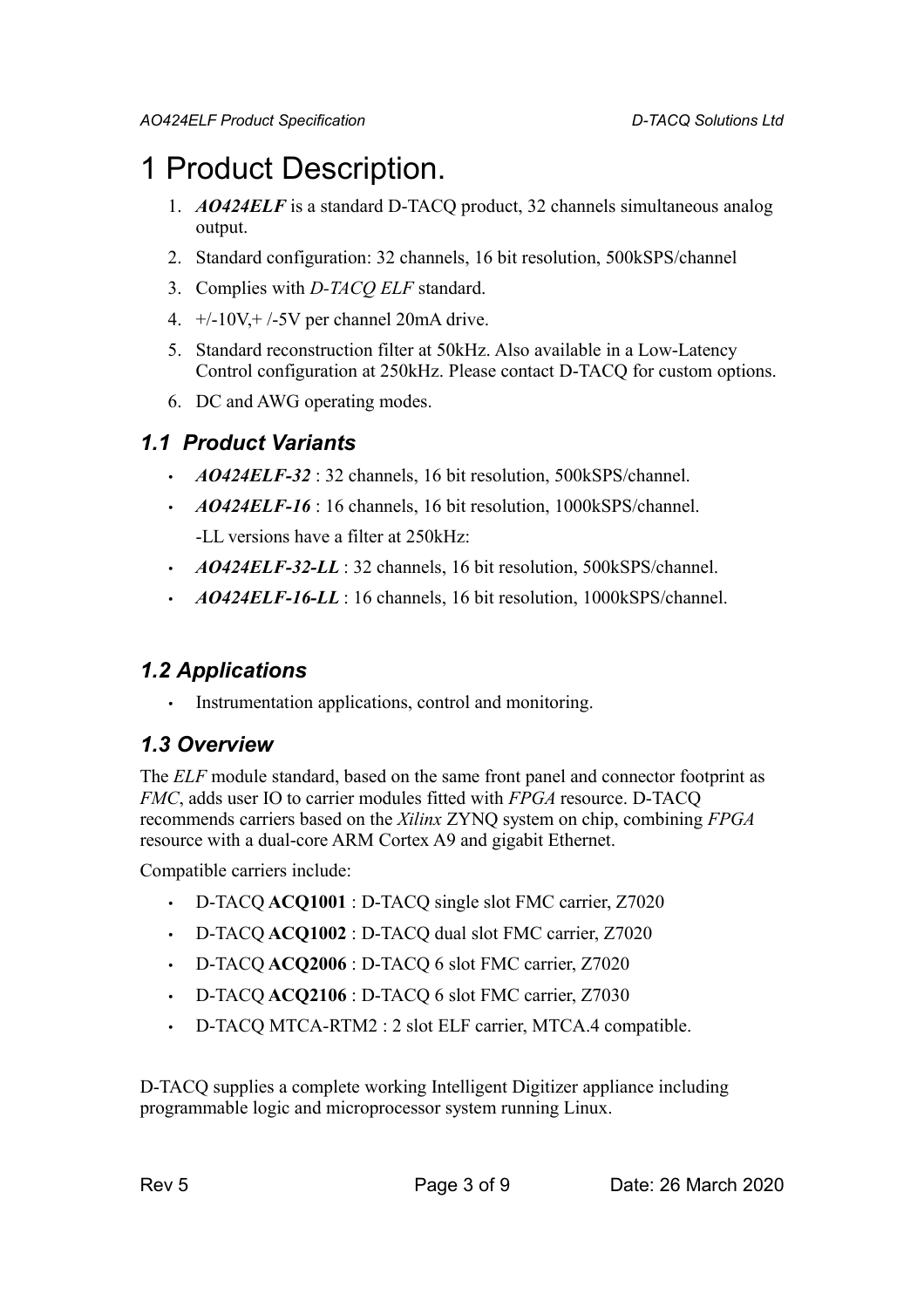### <span id="page-3-0"></span>*1.4 Glossary*

- FMC: [VITA57 FPGA Mezzanine Card.](http://www.vita.com/fmc.html)
- ELF: D-TACQ extension to FMC, elongated card with provision for dedicated analog power supply rails.
- [Xilinx ZYNQ Soc](http://www.xilinx.com/products/silicon-devices/soc/zynq-7000/index.htm)
- LPC: FMC Low pin count wiring standard.
- ULPC: FMC/ELF Ultra low pin count (D-TACQ).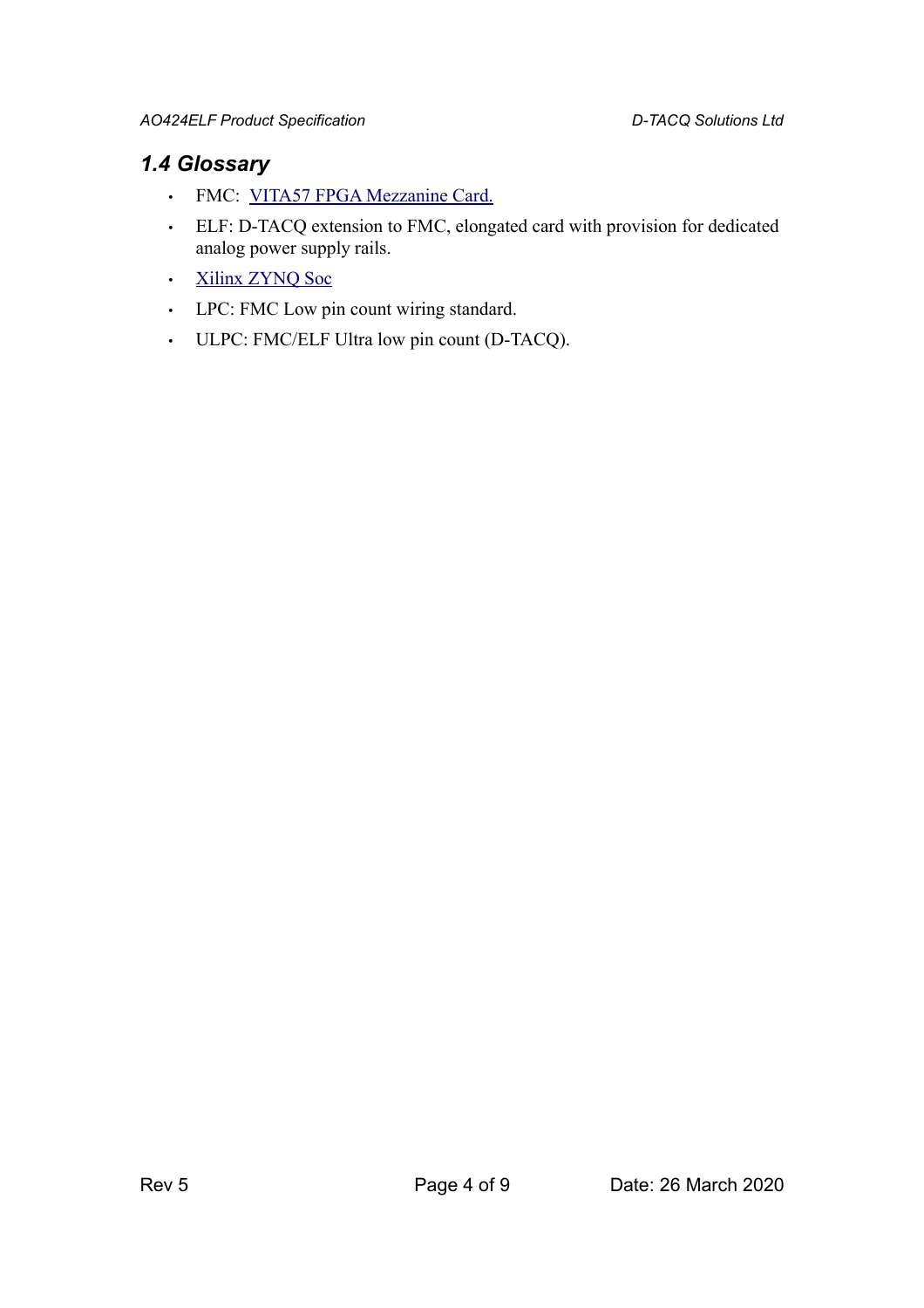*AO424ELF Product Specification D-TACQ Solutions Ltd*

## <span id="page-4-2"></span>2 Physical

<span id="page-4-1"></span>*2.1 Dimensions*



- Single ELF Formfactor.
- VHDCI connector

## <span id="page-4-0"></span>*2.2 Appearance*

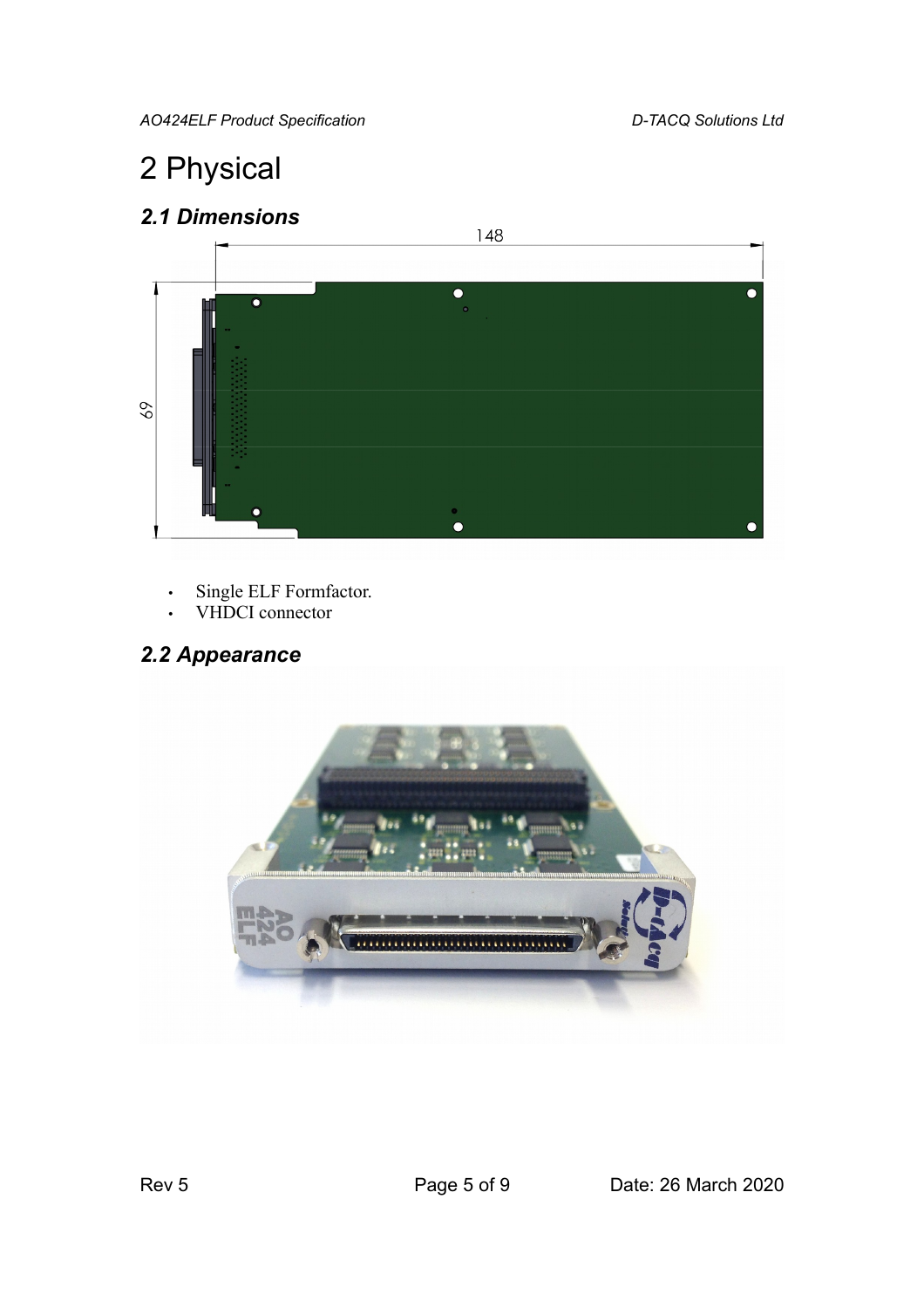## <span id="page-5-2"></span>3 Interface Specification

### *3.1 Front Panel Connector*

- <span id="page-5-1"></span>• 68 Pin VHDCI
- <span id="page-5-0"></span>• Pinout compatible with D-TACQ BNCPANEL, SMAPANEL.

#### **3.1.1 Pinout 32-Channel**

| Pin            | Function | Pin | Function       |
|----------------|----------|-----|----------------|
| $\mathbf{1}$   | 0V       | 35  | 0V             |
| $\mathbf{2}$   | 0V       | 36  | 0V             |
| 3              | AO01     | 37  | 0V             |
| 4              | A002     | 38  | 0V             |
| 5              | AO03     | 39  | 0V             |
| 6              | AO04     | 40  | 0V             |
| $\overline{7}$ | AO05     | 41  | 0V             |
| 8              | AO06     | 42  | 0V             |
| 9              | A007     | 43  | 0V             |
| 10             | A008     | 44  | 0V             |
| $1\,1$         | A009     | 45  | 0V             |
| 12             | AO10     | 46  | 0V             |
| 13             | A011     | 47  | 0V             |
| 14             | A012     | 48  | 0V             |
| 15             | AO13     | 49  | 0 <sub>V</sub> |
| 16             | AO14     | 50  | 0 <sub>V</sub> |
| 17             | A015     | 51  | 0V             |
| 18             | A016     | 52  | 0 <sub>V</sub> |
| 19             | A017     | 53  | 0V             |
| 20             | A018     | 54  | 0V             |
| 21             | A019     | 55  | 0V             |
| 22             | A020     | 56  | 0 <sub>V</sub> |
| 23             | A021     | 57  | 0V             |
| 24             | A022     | 58  | 0 <sub>V</sub> |
| 25             | A023     | 59  | 0V             |
| 26             | A024     | 60  | 0V             |
| 27             | A025     | 61  | 0V             |
| 28             | A026     | 62  | 0V             |
| 29             | A027     | 63  | 0V             |
| 30             | A028     | 64  | 0 <sub>V</sub> |
| 31             | A029     | 65  | 0V             |
| 32             | AO30     | 66  | 0 <sub>V</sub> |
| 33             | A031     | 67  | 0V             |
| 34             | A032     | 68  | 0V             |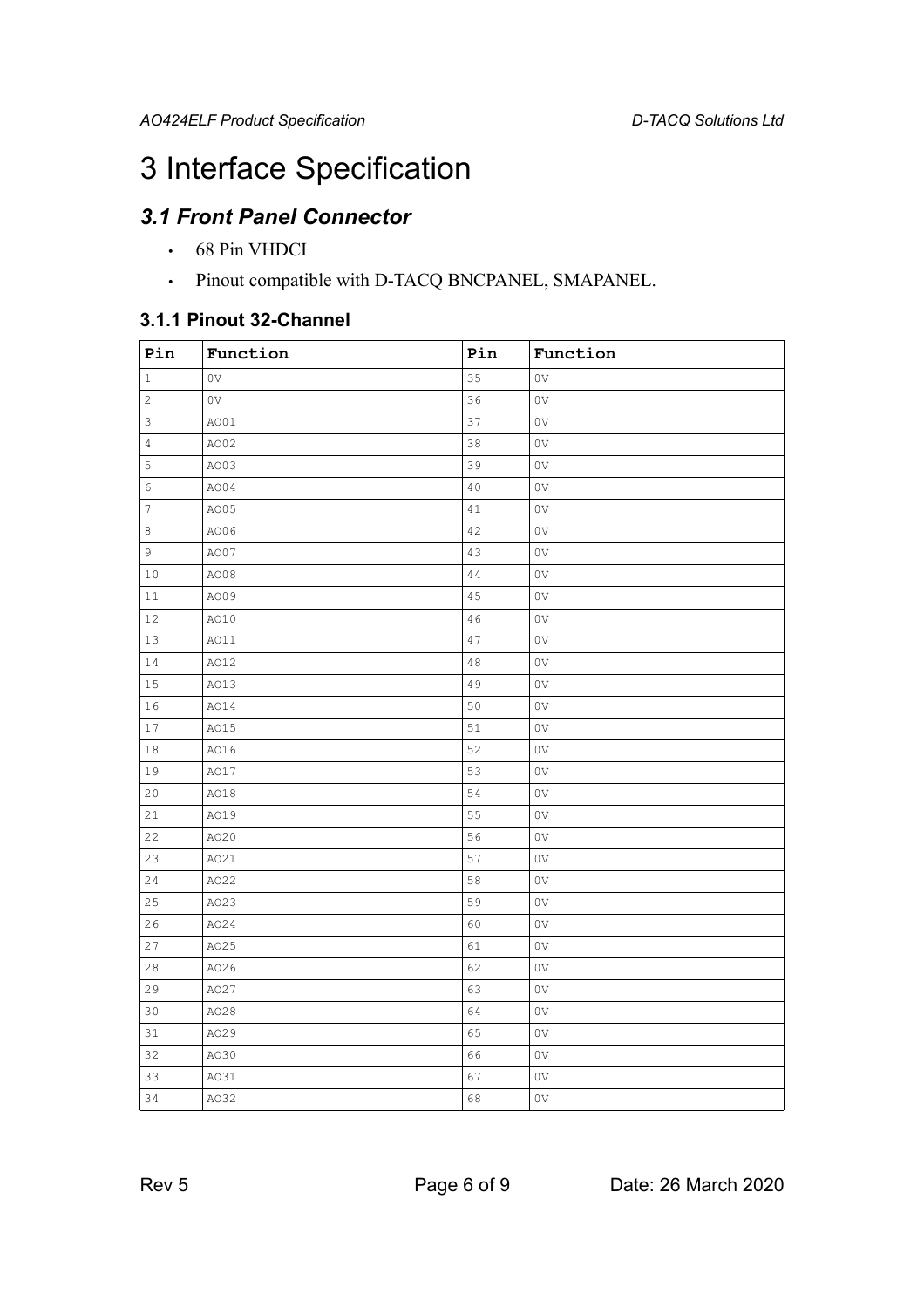### **3.1.2 Pinout 16-Channel**

| Pin            | Function | Pin | Function |
|----------------|----------|-----|----------|
| $1\,$          | 0V       | 35  | 0V       |
| $\mathbf{2}$   | 0V       | 36  | 0V       |
| 3              | AO01     | 37  | 0V       |
| $\overline{4}$ | Not Used | 38  | 0V       |
| 5              | A002     | 39  | 0V       |
| 6              | Not Used | 40  | 0V       |
| $\overline{7}$ | A003     | 41  | 0V       |
| $\,8\,$        | Not Used | 42  | 0V       |
| 9              | AO04     | 43  | 0V       |
| 10             | Not Used | 44  | 0V       |
| 11             | A005     | 45  | 0V       |
| 12             | Not Used | 46  | 0V       |
| 13             | A006     | 47  | 0V       |
| 14             | Not Used | 48  | 0V       |
| 15             | A007     | 49  | 0V       |
| 16             | Not Used | 50  | 0V       |
| 17             | A008     | 51  | 0V       |
| 18             | Not Used | 52  | 0V       |
| 19             | A009     | 53  | 0V       |
| 20             | Not Used | 54  | 0V       |
| 21             | A010     | 55  | 0V       |
| 22             | Not Used | 56  | 0V       |
| 23             | A011     | 57  | 0V       |
| 24             | Not Used | 58  | 0V       |
| 25             | A012     | 59  | 0V       |
| 26             | Not Used | 60  | 0V       |
| 27             | A013     | 61  | 0V       |
| 28             | Not Used | 62  | 0V       |
| 29             | A014     | 63  | 0V       |
| 30             | Not Used | 64  | 0V       |
| 31             | A015     | 65  | 0V       |
| 32             | Not Used | 66  | 0V       |
| 33             | A016     | 67  | 0V       |
| 34             | Not Used | 68  | 0V       |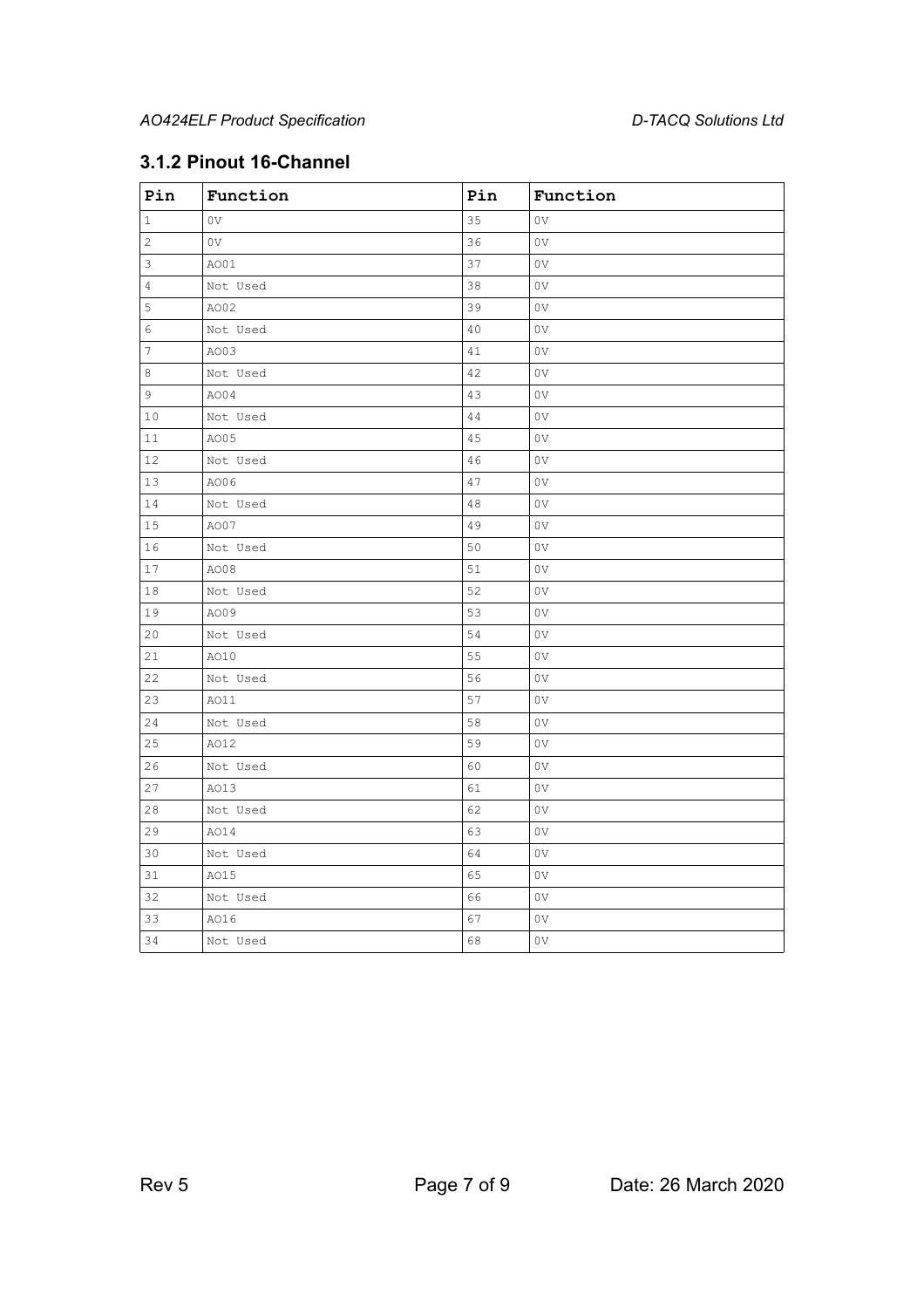## <span id="page-7-0"></span>4 AO424ELF Electrical Specification.

| #              | Parameter              | Value                                                     |  |
|----------------|------------------------|-----------------------------------------------------------|--|
| $\mathbf 1$    | Number of Channels     | 32                                                        |  |
| $\overline{2}$ | Sample Rate            | 500 kHz, per channel<br>simultaneous                      |  |
|                |                        | 1 MHz, per channel simultaneous<br>limited to 16 channels |  |
| 3              | Resolution             | 16 bits                                                   |  |
| 4              | Coupling               | DC, Single-ended                                          |  |
| 5              | Maximum output current | 20mA per channel, 200mA Total                             |  |
| 6              | Output Voltage Range   | $\pm 10$ V, $\pm 5$ V ranges                              |  |
| 7              | Output Impedance       | $50\Omega$                                                |  |
| 8              | Offset Error           | 0.01% FS with numerical<br>calibration                    |  |
| $\mathsf{Q}$   | Gain Error             | 0.01% FS with numerical<br>calibration                    |  |
| 10             | TNT.                   | ±2 LSB                                                    |  |
| 11             | <b>DNL</b>             | $±1$ LSB                                                  |  |
| 13             | THD                    | 92 dB                                                     |  |
| 14             | SINAD                  | 87 dBc                                                    |  |
| 15             | <b>SFDR</b>            | 93 dBc                                                    |  |
| 16             | <b>SNR</b>             | 88 dB                                                     |  |
| 17             | Reconstruction Filter  | 70 kHz - Standard                                         |  |
|                | Cutoff                 | 250 kHz - Low Latency (LL)                                |  |
| 18             | Amplifier Slew Rate    | $2.5$ V/us                                                |  |
| 19             | Crosstalk              | <90 dB @ 1 kHz FS Output                                  |  |
| 20             | Temperature Stability  | $<$ 25 ppm/C                                              |  |
|                |                        |                                                           |  |